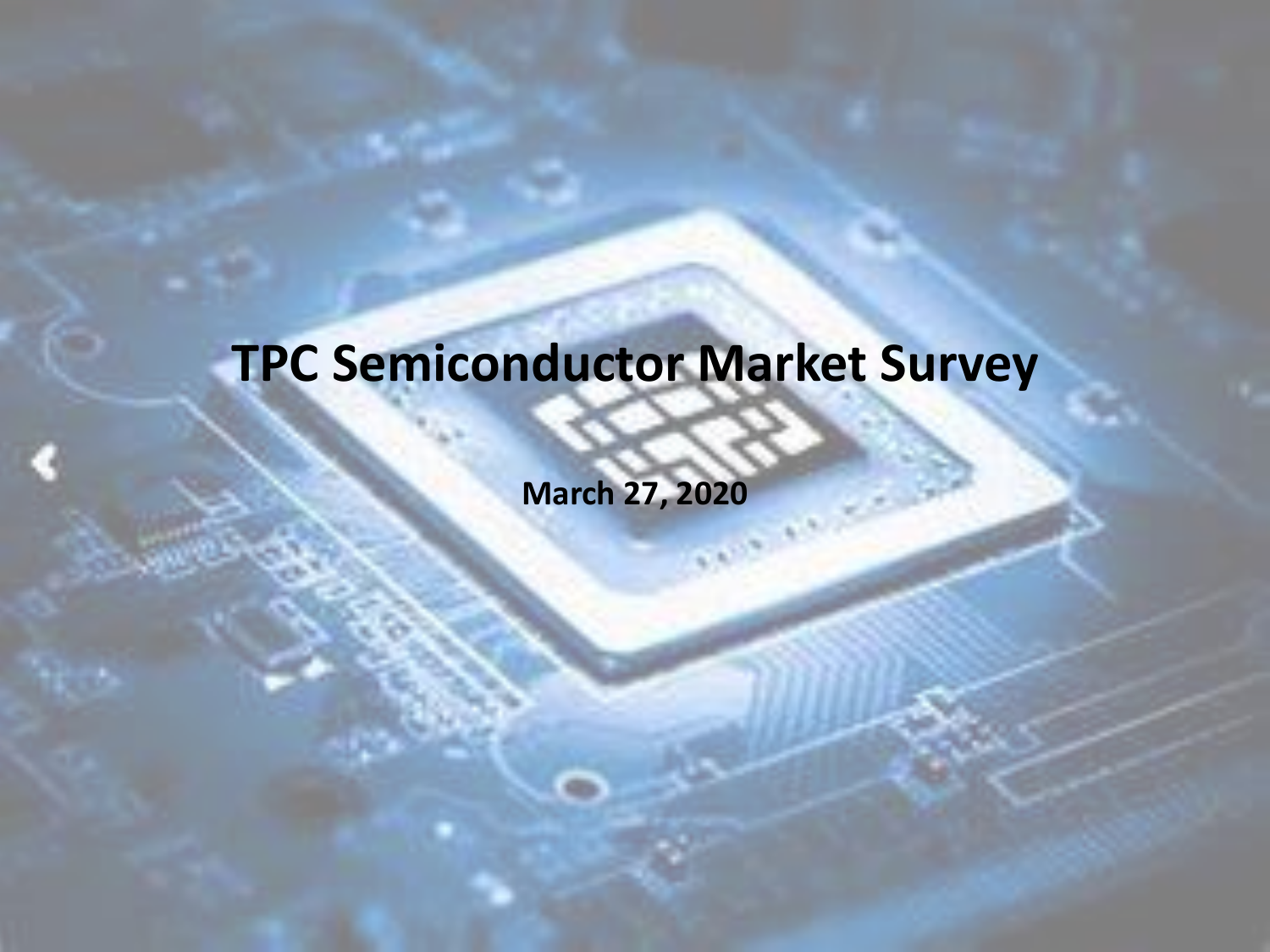### TPC March 2020 Survey Summary

*Survey Date: March 20-23 Respondents: ~7,300 Location: Worldwide (~80% Asia) Who: Active Electronics Industry Professionals Response Composition (multiple choices): Industrial 37%, Auto 20%, Comm 19%, Computing 17%, Mobile 28%, Data Ctr 18%, Other 14%*

- We completed our monthly survey last weekend ( $\sim$ 7.3k respondents) which showed an improvement in C2Q growth expectations. However, C2Q bookings expectations were weaker. We believe while this signals near term demand remaining OK but indicates anticipation in weaker demand and/or higher inventories as we move into 2H.
- Availability of critical parts are still a concern with lead-times extending and inventories remaining low. Slide 6, which shows a more granular view of inventory by key components, showed a marked decrease in inventory and availability (especially DRAM & Passives) as we believe we are headed towards longer component lead-times and allocation is some instances.
- End customers have been reluctant to cancel production to their manufactures instead pushing out production into future qtrs. The main exception appears to be smartphone production where we have seen significant cuts.
- The survey showed a growth outlook for C1Q20 remaining generally the same as last month; while C2Q's growth outlook increased with 58% expecting q/q growth vs. 49% previously, but only 19% see it as weaker.
- However, the survey showed a downtick uptick in bookings growth outlook for C2Q20 which we believe indicates anticipation in weaker demand and/or higher inventories as we move into 2H.
- Backlog cancellation expectations (slide 5) showed a slight increase in cancellation activity but not that great of a change. Orders appear to be being pushed out vs. cancelled.
- Inventories appear to be getting better.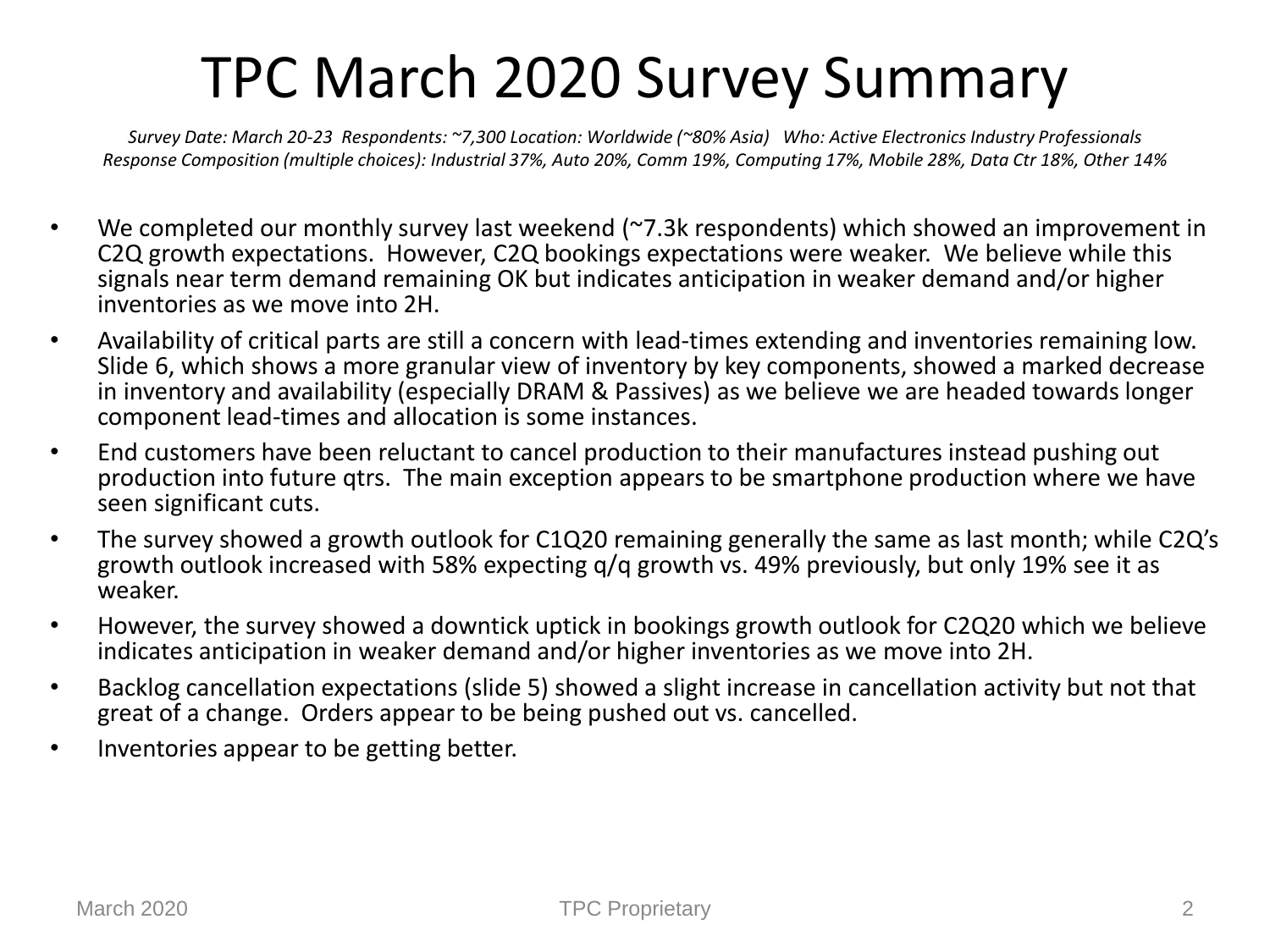#### C1Q20 & C2Q20 Growth Outlook



C2Q20 Growth Expectations vs. C1Q







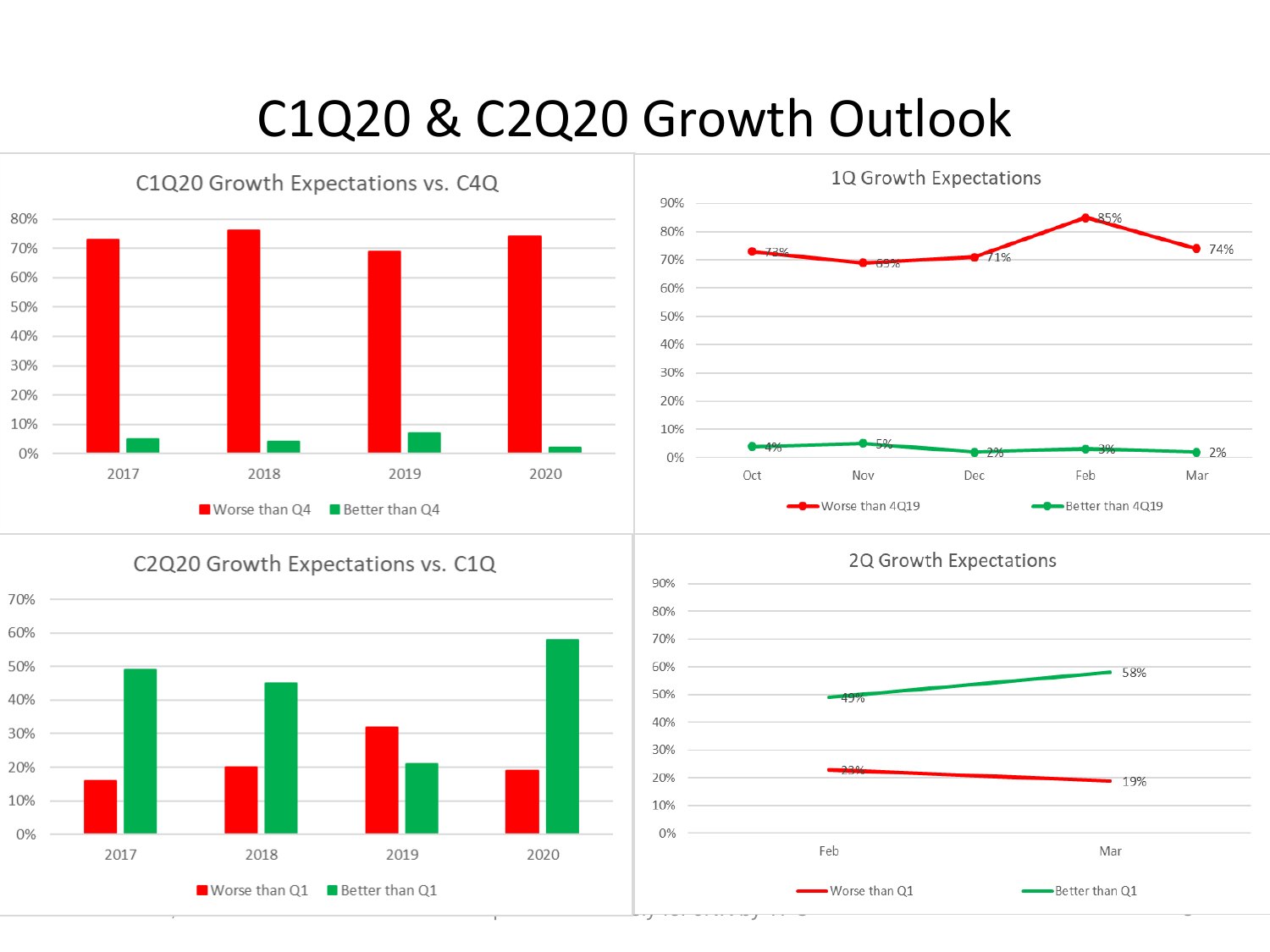# Q/Q Bookings Growth Expectations



#### C2Q20 Bookings Expectations Seasonality





#### 2Q Bookings Expectations

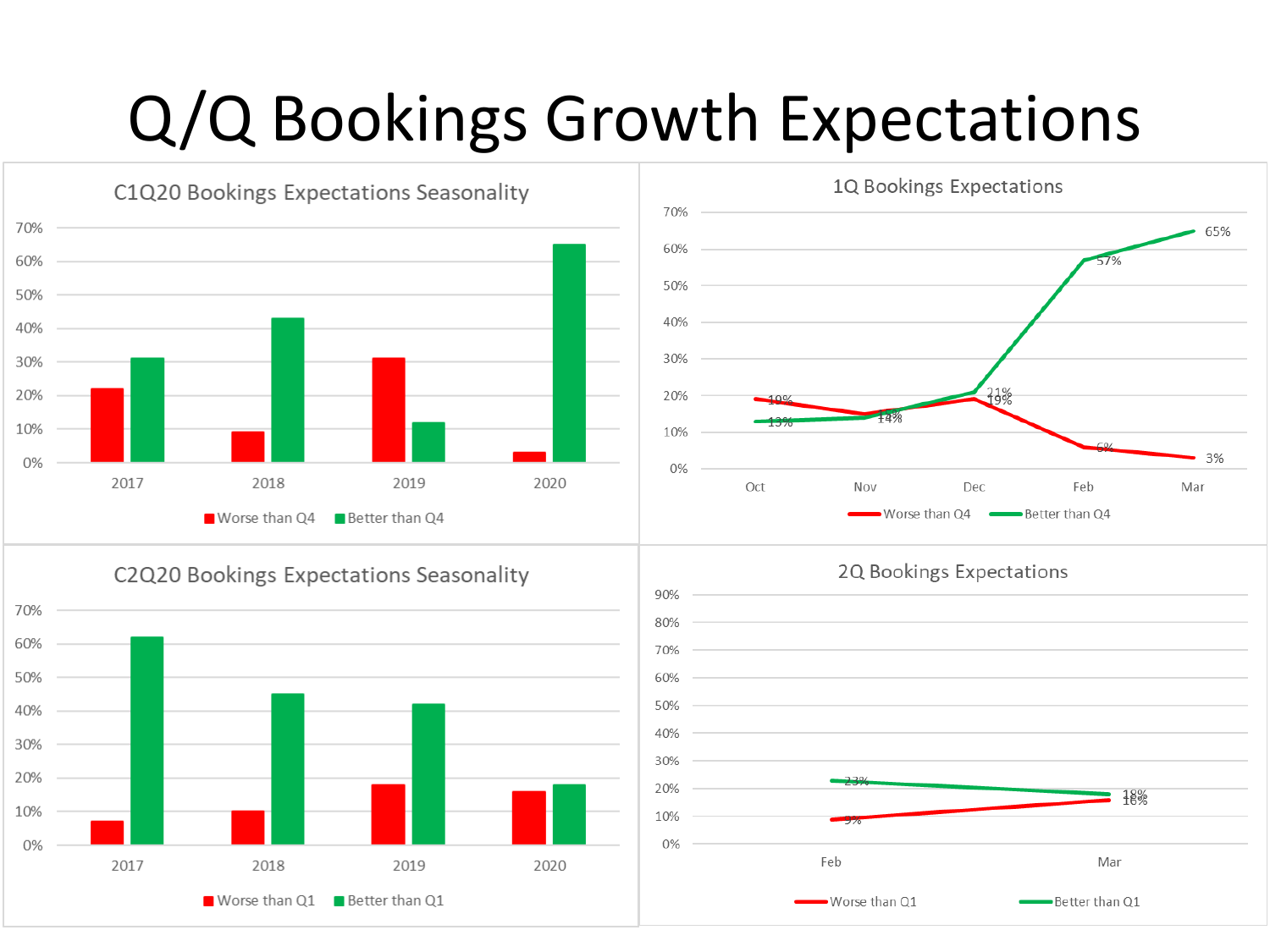### Backlog Order Cancellations vs. 30 Days Ago

(Delta between increasing and decreasing cancellations – Higher % is more positive)

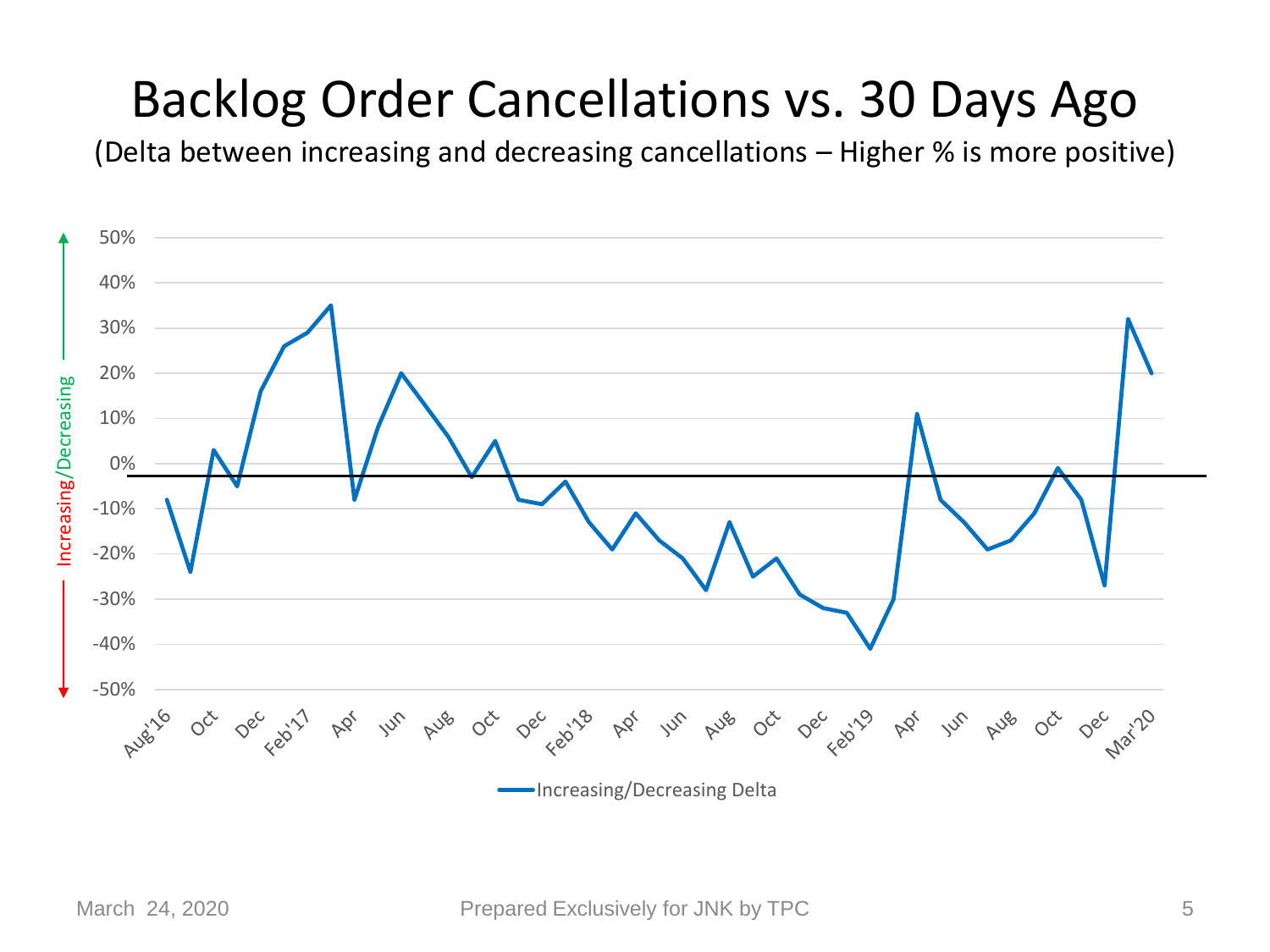## Inventory Status

(Using a scale of 1 to 5 with 1 being extremely low inventory, 3 being the normal amount, and 5 being extremely high; how do you view inventory levels for the following products?)

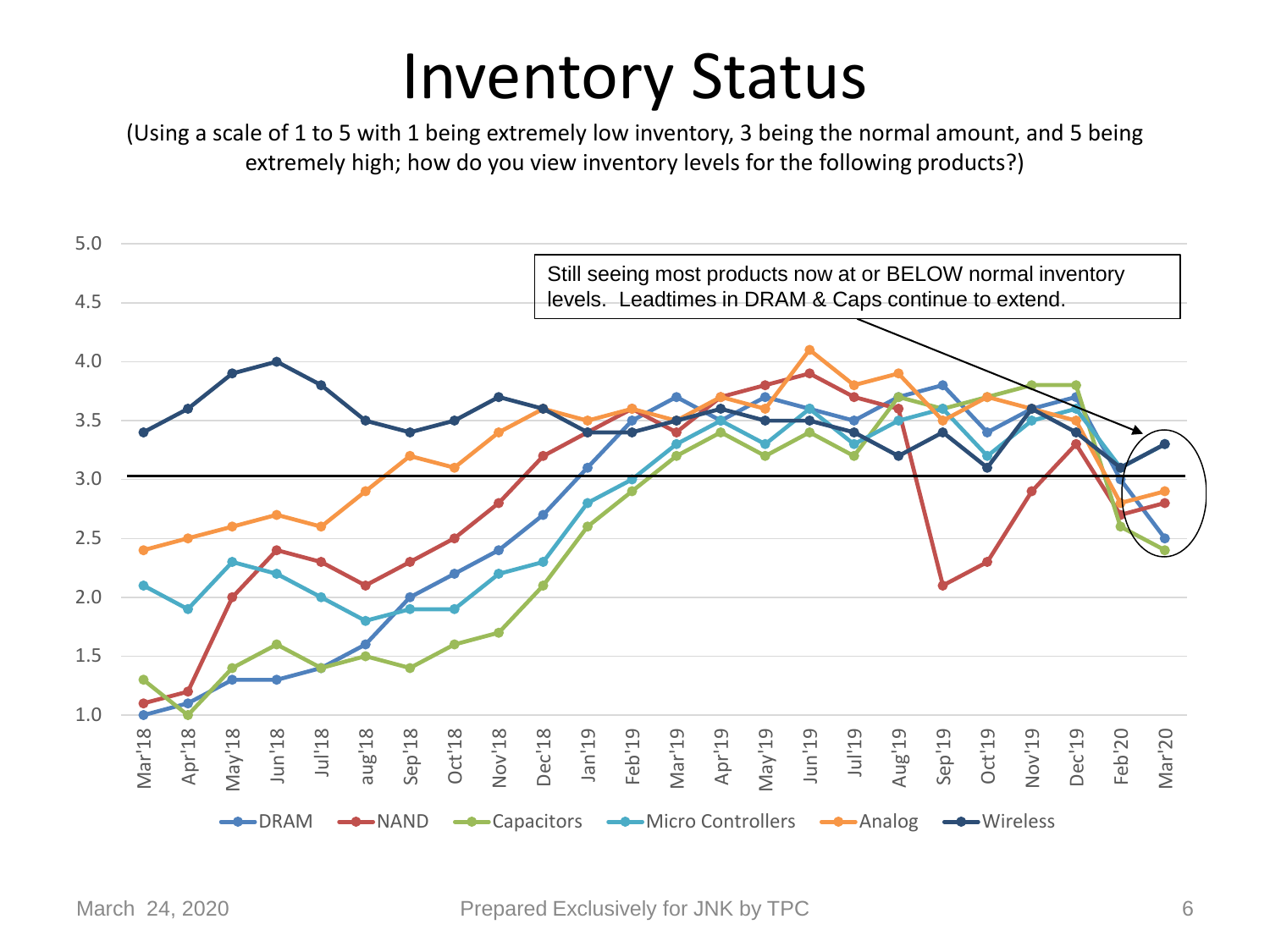# Q/Q Inventory Growth

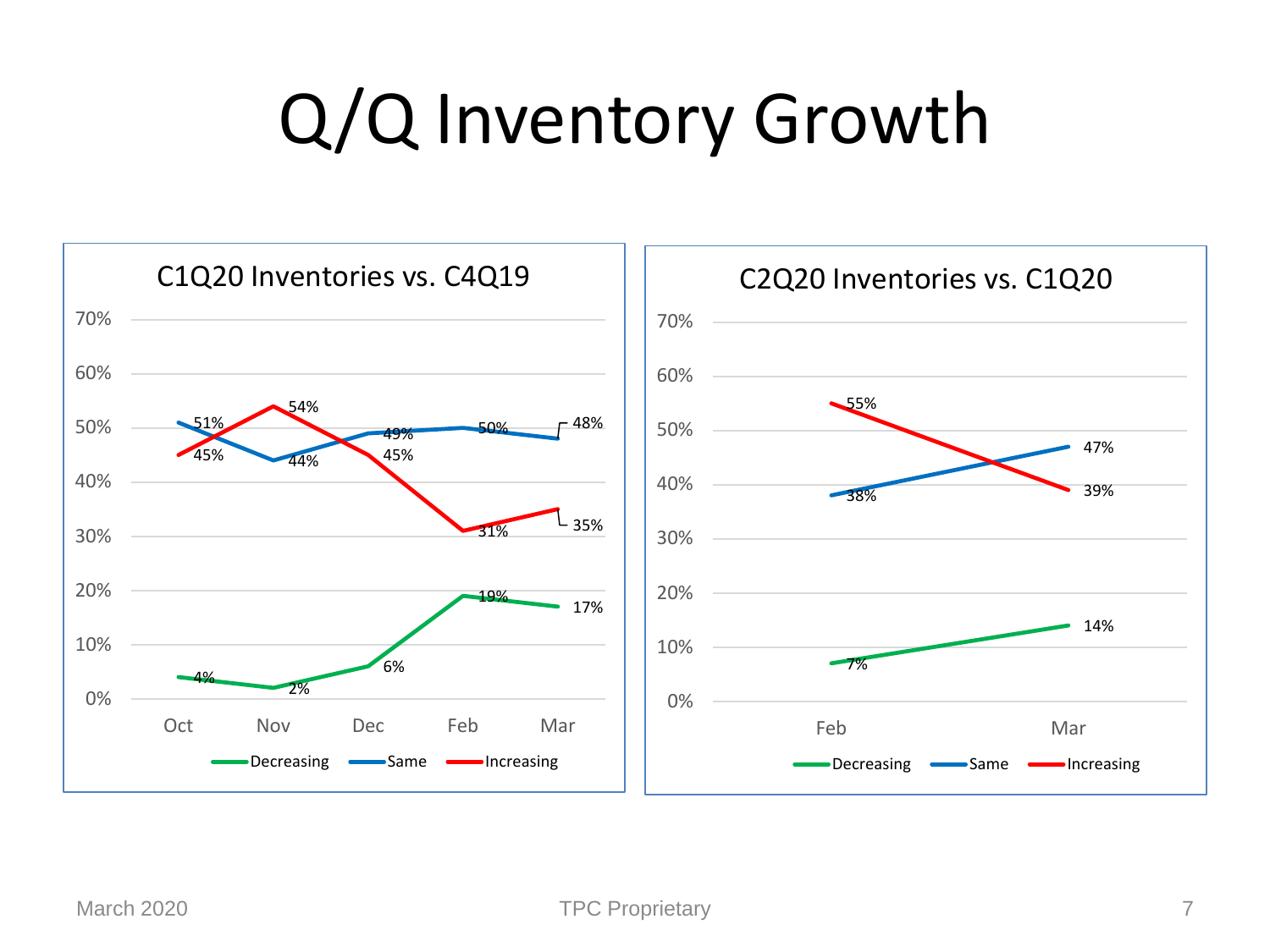# Q/Q Pricing Trends